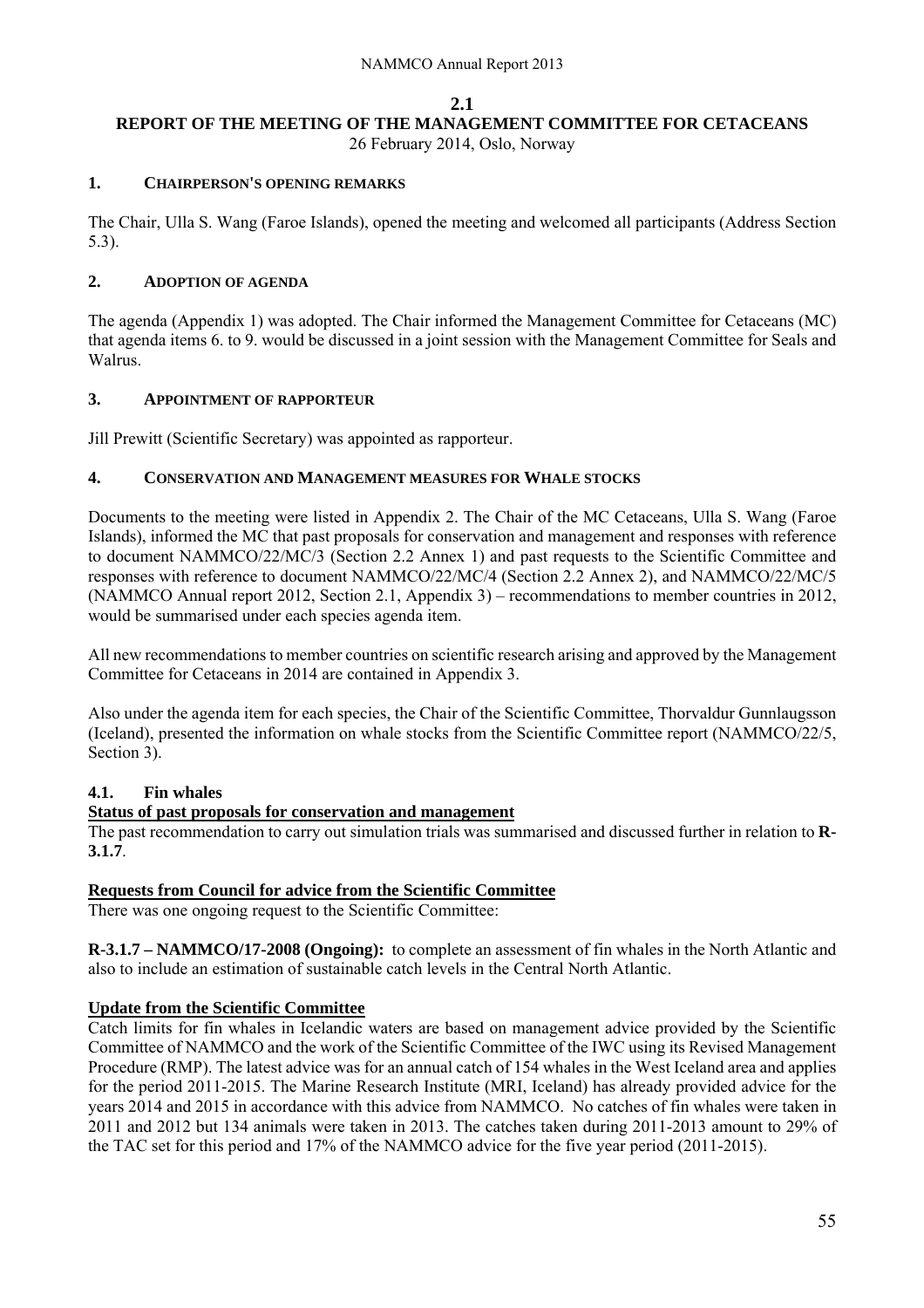In 2013 the Scientific Committee of the IWC initiated a RMP implementation review for North Atlantic fin whales. The review could not be completed as planned in 2013 and will be finalized in 2014. The IWC Scientific Committee agreed changes to the range of MSYR to be applied in the RMP. These changes required time consuming re-running of all simulation trials underway within the IWC. Until these are finalized, there is no point in carrying out re-runs with 0.6 tuning level recommended by the NAMMCO Scientific Committee. There are also some unresolved questions about stock structure hypotheses in IWC that may require additional runs, however, these stock structure concerns were not shared by the NAMMCO Scientific Committee and it can therefore move forward with an assessment. As the present advice expires in 2015, the NAMMCO Scientific Committee **recommended** convening a meeting of the working group on large whale assessments in the autumn of 2014 to provide further management advice on fin whales off Iceland.

## Updates from Member Countries

Greenland reported that they have been following the advice on quotas from the Scientific Committee of the IWC on 19 whales. The quota of 19 had not been used last year when 9 whales were caught.

Greenland requests the NAMMCO Scientific Committee to give information on sustainable yield based on new abundance estimates expected from T-NASS 2015 for all large baleen whales in West Greenland waters.

## **Conclusions by the Management Committee**

The Management Committee **endorsed** the Scientific Committee recommendation for a Large Whale Assessment Working Group to convene in the autumn 2014.

**New request R-1.7.12**: The Management Committee **requests** the Scientific Committee to give information on sustainable yield based on new abundance estimates expected from T-NASS 2015 for all large baleen whales in West Greenland waters.

## **4.2. Humpback whales**

# **Status of past proposals for conservation and management**

Nothing new to report.

## **Requests by Council for advice from the Scientific Committee**

There was one pending request to the Scientific Committee:

**R-3.2.4 - NAMMCO/15-2006:** to conduct a formal assessment following the completion of the T-NASS. Furthermore to investigate the relationship between the humpback whales summering in West Greenland and other areas and incorporate this knowledge into the estimate of sustainable yields of West Greenland humpback whales.

## **Update from the Scientific Committee**

With reference to the pending request from NAMMCO 15 (**R-3.2.4**) to conduct a formal assessment of humpback whales following the completion of T-NASS 2007, the Scientific Committee noted that it had completed the assessment for West Greenlandic waters. The Scientific Committee has not yet initiated assessment in other areas and agreed to seek further guidance from the Council regarding that aspect of the request.

If the Commission considers request **3.2.4** a priority, the Scientific Committee will consider this request in conjunction with the fin whale meeting.

## **Updates from Member Countries**

Greenland reported that they have been following the advice on quotas from the Scientific Committee of the IWC on 10 whales. The quota of 10 had not been used last year where 8 whales were caught.

#### **Conclusions by the Management Committee**

The Management Committee **concluded** that the Large Whale Assessment Working Group should not consider humpback whales at the upcoming meeting in the autumn 2014.

## **4.3. Sei whales**

## **Status of past proposals for Conservation and Management**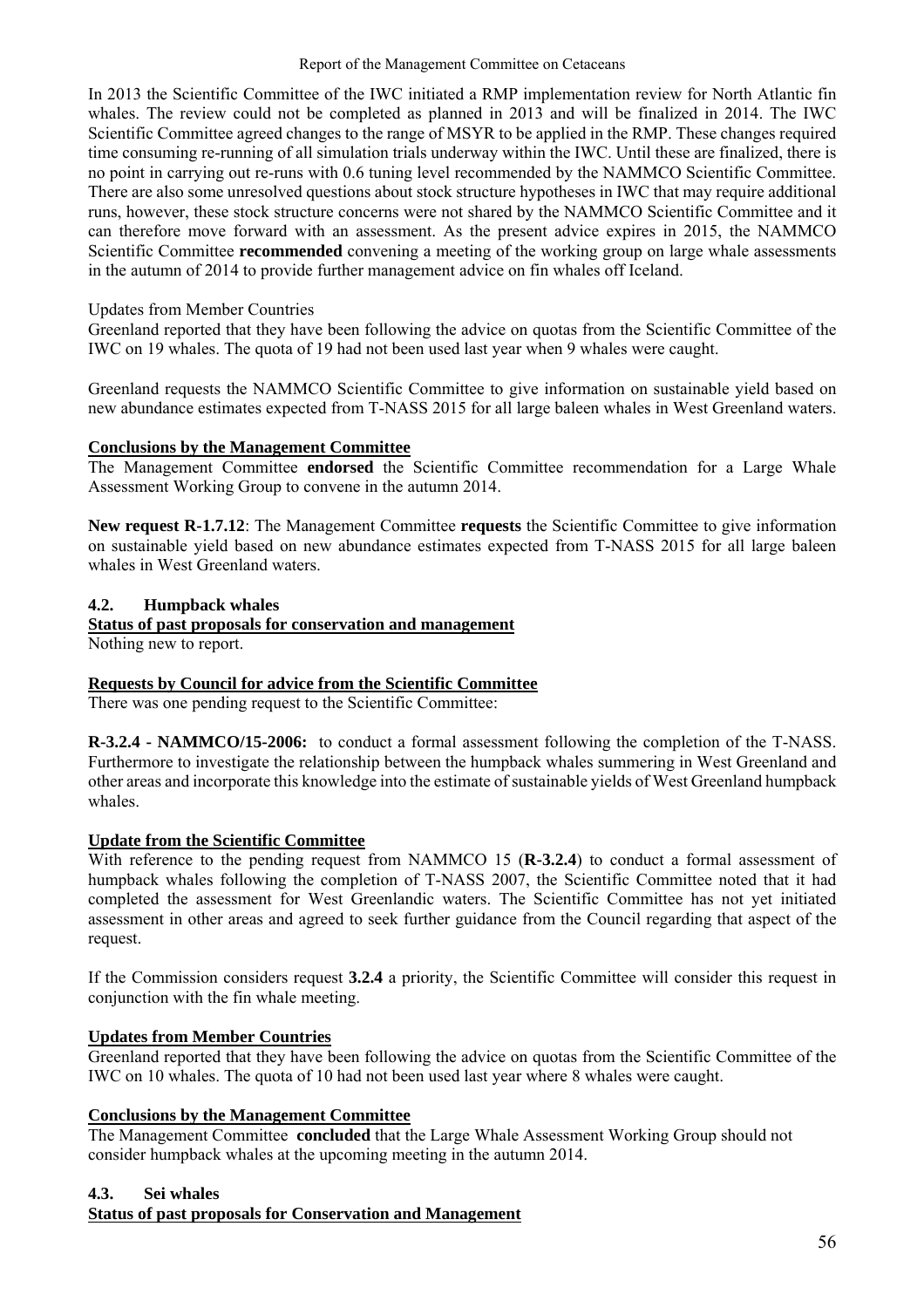No past proposals.

## **Requests from Council for advice from the Scientific Committee**

There was one pending request to the Scientific Committee:

**R-3.5.3 amended NAMMCO/19-2010 (Ongoing):** to assess the status of sei whales in West Greenland waters and the Central North Atlantic, and provide minimum estimates of sustainable yield.

## **Update from the Scientific Committee**

**R-3.5.3:** There is no new information available with regards to this request.

The Scientific Committee noted that the Scientific Committee of the IWC has initiated a review of available data on North Atlantic sei whales with the view conducting an RMP implementation. Given the busy schedule of the IWC RMP sub-committee, such an implementation is not expected to be completed until 2017 or later. To avoid double work, the NAMMCO Scientific Committee agreed to monitor the outcome of the IWC Scientific Committee review of available data scheduled in 2014 before proceeding with an assessment.

Sei whales are not a T-NASS 2015 priority, but the survey may provide new information for abundance estimate.

## **Conclusions by the Management Committee**

The Management Committee **endorsed** the Scientific Committee recommendation to wait for the outcome of the IWC Scientific Committee review before proceeding with an assessment.

## **4.4. Minke whales**

## **Status of past proposals for Conservation and Management**

There were no past proposals for Conservation and Management to discuss.

## **Requests from Council for advice from the Scientific Committee**

There was one ongoing request (**R-3.3.4**) specific to minke whales, and one request from the Marine Mammals and Fisheries Interactions (**R-1.1.6**) regarding minke whales, from Council to the Scientific Committee:

**R-3.3.4 - NAMMCO/17-2008 (Ongoing):** to conduct a full assessment, including long-term sustainability of catches, of common minke whales in the Central North Atlantic once results from the 2009 survey become available.

**R-1.1.6 – NAMMCO/16 02-2007 (Ongoing):** The Commission requested the Scientific Committee to review the results of the Icelandic programme on the feeding ecology of minke whales and multi-species modelling as soon as these become available.

## **Update from the Scientific Committee**

**R-3.3.4** [this request was not discussed at the Scientific Committee meeting]

Regarding **R-1.1.6**, from NAMMCO/22/5 (SC20 Report): The Scientific Committee draws the attention of the MC to the results from the IWC Expert Panel review process and the response papers (Víkingsson *et al.* 2013) and reports (IWC SC/65A/Rep03) detailing the results from the program. The Scientific Committee notes that the quality of the research will be further determined through the peer-review publication process. The Scientific Committee also **acknowledged** that the IWC review is set according to guidelines set by the IWC for the reviewers — for example, reviewers focused on whether this research can be done using non-lethal means, and how these data can be used in assessments. These are not necessarily same criteria that NAMMCO might use.

The Scientific Committee awaits guidance from the council concerning potential further review of the results within NAMMCO.

Updates from Member Countries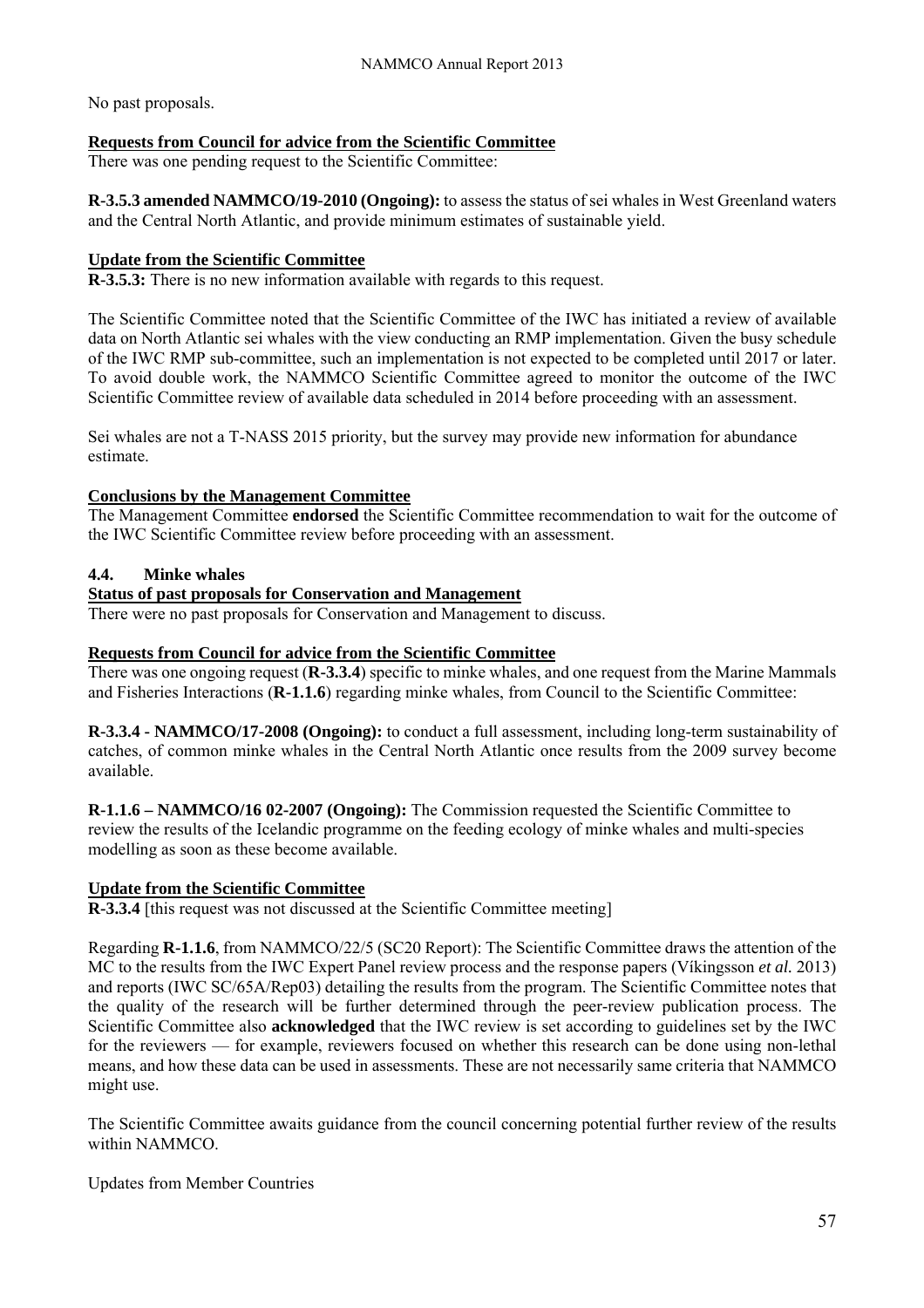Greenland reported that they have been following the advice on quotas from the Scientific Committee of the IWC of 12 whales in East Greenland. Last year there had been 3 reported catches.

For West Greenland the quota advice from the IWC Scientific Committee of 178 whales had been followed, and last year 170 catches was reported. Greenland is following the new quota advice from the IWC Scientific Committee on 164 whales for this season.

Greenland requests the NAMMCO Scientific Committee to give information on sustainable yield based on new abundance estimates expected from T-NASS 2015 for all large baleen whales in West Greenland waters.

### **Conclusions by the Management Committee**

In regards to **R-3.3.4**: The Management Committee **noted** that there was no new information regarding this request, and **reiterated** that the Scientific Committee should address this request when new information becomes available.

In regards to **R-1.1.6**, the Management Committee **concluded** that the Scientific Committee does not need to do any further review of the Icelandic Minke Whale Research Program in addition to the work already completed by the IWC Expert Panel.

**New request R-1.7.12**: The Management Committee **requests** the Scientific Committee to give information on sustainable yield based on new abundance estimates expected from T-NASS 2015 for all large baleen whales in West Greenland waters. (See also under 4.1 Fin whales.)

### **4.5 Narwhal – West Greenland**

#### **Status of past proposals for Conservation and Management**

Greenland provided an update on the previous MC recommendation of data collection on struck and lost that this advice has been followed and a new campaign has been implemented. This campaign is not species specific. There were some problems with reporting, likely due to some hesitance by the hunters to report struck and lost because these count against the quota. The JCNB has discussed other ways of including struck and lost including research into mortality/survivability of struck and lost animals. Greenland also informed the MC that they are implementing a new electronic reporting system.

#### **Requests for advice from the Scientific Committee**

There were four ongoing requests to the Scientific Committee:

**R-3.4.9 - NAMMCO/15-2005 (Ongoing):** to provide advice on the effects of human disturbance, including noise and shipping activities, on the distribution, behaviour and conservation status of belugas, particularly in West Greenland. In 2009 (NAMMCO/18) it was further specified that there was no need for a broad assessment for all marine mammals, and that focus would be on walrus, narwhal and beluga (ongoing).

**R-3.4.10 - NAMMCO/14-2005 (Ongoing):** future surveys for beluga and narwhal should be planned using the international expertise available through the Scientific Committee, and with input from hunters at the planning stage. In addition, if and when new survey methods are applied, they should be calibrated against previously used methods so that the validity of the survey series for determining trends in abundance is ensured.

**R-3.4.11 – NAMMCO/17-2008 (Standing):** to update the assessment of both narwhal and beluga when new data are available.

**R-3.4.12 - NAMMCO/19-2010 (Ongoing):** to provide advice on sustainable takes for narwhal from the Kane Basin in spring, summer and fall.

#### **Advice from the Scientific Committee**

Relating to **R- 3.4.9:** In 2011, the Scientific Committee proposed a symposium on beluga and narwhals in relation to disturbance and industrial activities. The IWC is holding a workshop about the effects disturbance on cetaceans in general in the Arctic March 2014. The Scientific Committee **noted** that this meeting is not redundant with respect to the originally envisaged NAMMCO Scientific Committee symposium focusing on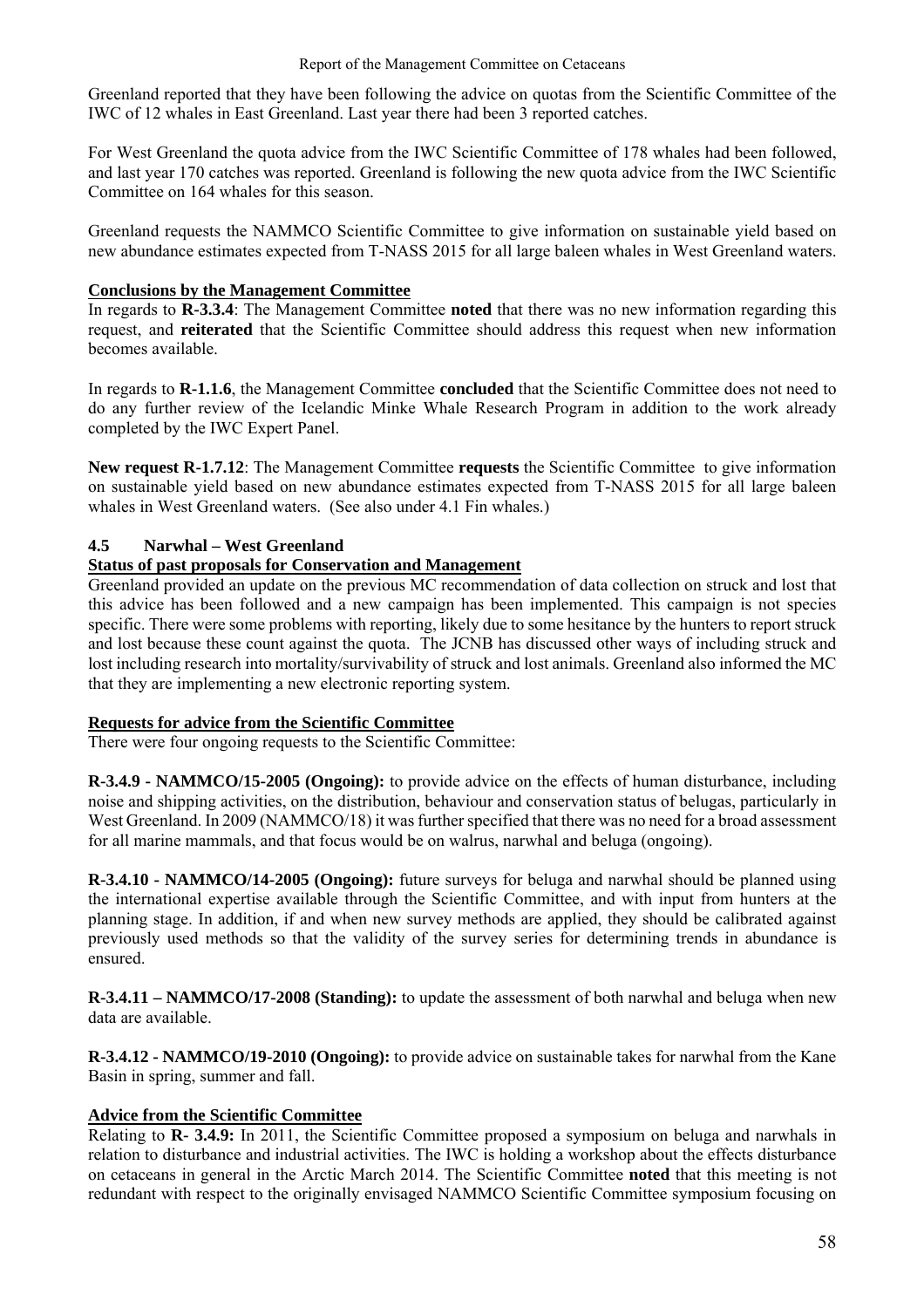#### NAMMCO Annual Report 2013

narwhals and beluga. The Scientific Committee **recommends** this symposium to be held in 2015 and awaits further guidance from Council before proceeding with the planning.

Relating to **R-3.4.12**: A subgroup of the Joint Scientific Working Group (JWG) of NAMMCO and the JCNB is scheduled to meet in 10–12 March 2014 in Copenhagen to decide on catch allocations of narwhals in Baffin Bay.

The Scientific Committee discussed an invitation from the Scientific Committee of the IWC to hold a joint scientific symposium, *"Global Review of Monodontids"*. The idea is that this would be a joint NAMMCO-IWC meeting that will include a global review of all stocks of monodontids. This meeting would create the opportunity for experts working on monodontids to exchange information and technology with researchers from within and outside of NAMMCO countries. This global review will not replace the ongoing assessment work in the JCNB.

The Scientific Committee **noted** that the Marine Mammals of the Holarctic biennial international conference could be an alternate venue for exchange of scientific information on belugas with scientists, and this conference would be a useful meeting to have participation from a NAMMCO observer. The Scientific Committee was informed that the next meeting is in September 2014 in St. Petersburg, Russia. The Scientific Committee noted that perhaps a global review of monodontids meeting should be held back to back with the following meeting (in 2016).

### Updates from Member Countries

Greenland reported that they followed the management advice from the JWG of the NAMMCO/JCNB with a quota level with a probability of continued growth of 70 % or more until 2016 for narwhal.

## **Conclusions by the Management Committee**

The Management Committee **endorsed** the Scientific Committee recommendation to continue planning of a symposium on effects of disturbance on narwhal and beluga to be held in 2015, and also **recommended** including walrus.

Regarding the proposed "*Global Review of Monodontids*" symposium, the Management Committee concluded that the IWC invitation cannot be accepted as originally envisaged. The MC discussed possible alternatives, and **recommends** that this should be further discussed inter-sessionally.

#### **4.6 Beluga - West Greenland**

## **Status of past proposals for Conservation and Management**

There were no past proposals that need to be addressed.

## **Requests by Council for advice from the Scientific Committee**

There were four ongoing requests to the Scientific Committee:

**R-3.4.9 - NAMMCO/15-2005 (Ongoing):** to provide advice on the effects of human disturbance, including noise and shipping activities, on the distribution, behaviour and conservation status of belugas, particularly in West Greenland. In 2009 (NAMMCO/18) it was further specified that there was no need for a broad assessment for all marine mammals, and that focus would be on walrus, narwhal and beluga.

**R-3.4.10 - NAMMCO/15–2005 (Ongoing):** future surveys for beluga and narwhal should be planned using the international expertise available through the Scientific Committee of NAMMCO, and with input from hunters at the planning stage. In addition, if and when new survey methods are applied, they should be calibrated against previously used methods so that the validity of the survey series for determining trends in abundance is ensured (ongoing).

**R-3.4.11 (Standing) – NAMMCO/17-2008:** to update the assessment of both narwhal and beluga when new data are available.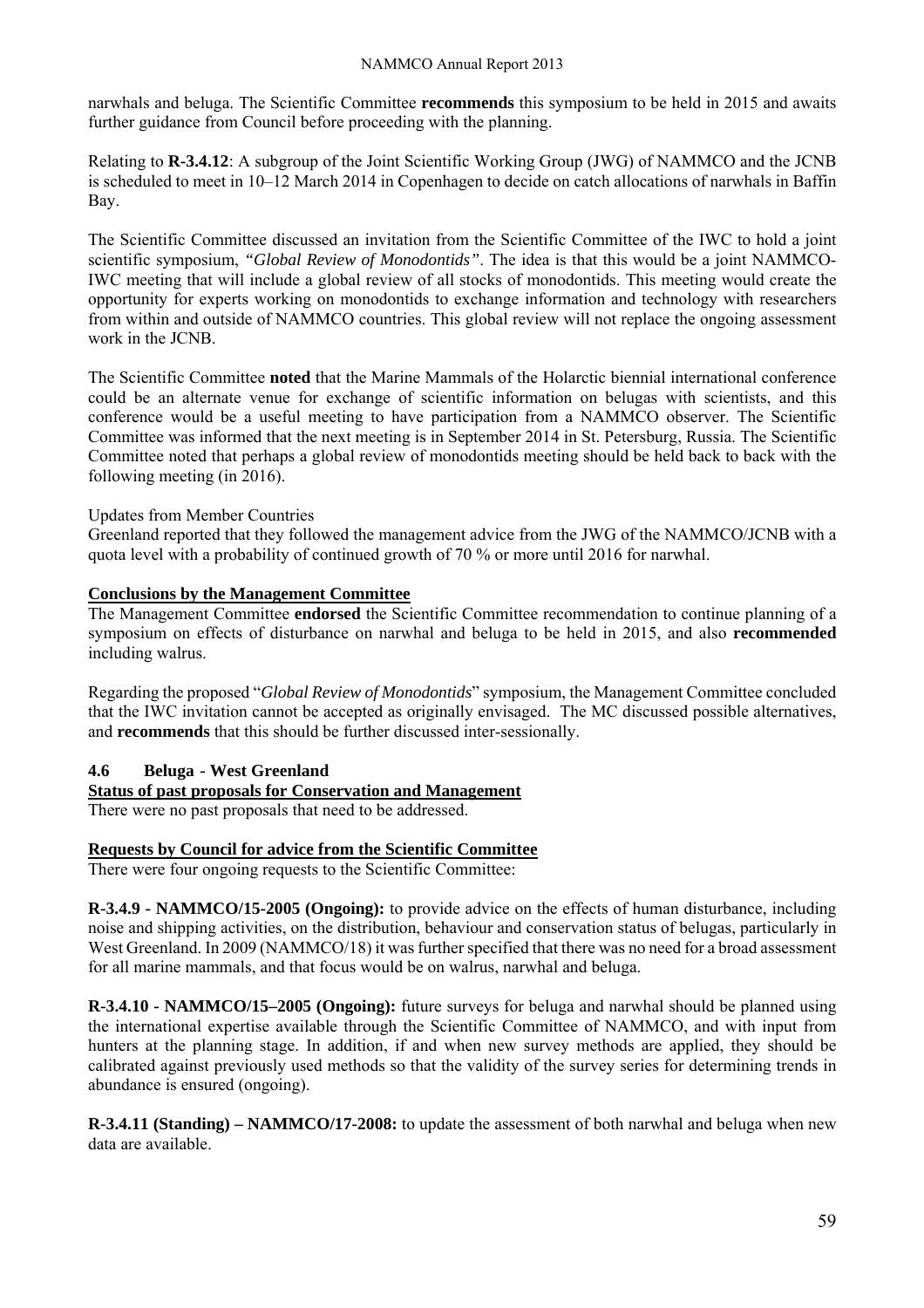**R-3.4.13 - NAMMCO/19-2010 (Ongoing):** In view of recent dynamic changes in the environment the Scientific Committee is requested to reconsider the temporal and geographical restrictions on the takes of beluga from West Greenland within the framework of the JWG of the NAMMCO/JCNB.

## **Advice from the Scientific Committee**

See above (in section 4.5 Narwhals) regarding **R-3.4.9** and a proposed symposium on beluga and narwhals in relation to disturbance and industrial activities.

There is no new information on **R-3.4.13**.

#### Updates from Member Countries

Greenland reported that they followed the management advice from the JWG of the JCNB/NAMMCO with a quota level with a probability of continued growth of 70 % or more until 2016 for beluga.

Greenland reported that there were 2 non-intended catches off East Greenland (1 by-catch, 1 mistaken as narwhal). Greenland is investigating possible research on any future incidental catches, such as obtaining samples for stock identity since it is unknown whether these animals are from the West Greenland or Svalbard stocks.

### **Conclusions by the Management Committee**

**R.3.4.13**. Greenland reported that this request was discussed thoroughly at the meeting in 2012 but could not see that it was reflected in the report from the meeting. The Management Committee views this request as **completed.** 

### **4.7 Northern bottlenose whales**

## **Status of past proposals for conservation and management**

There were no recent past proposals to discuss.

### **Requests by Council for advice from the Scientific Committee**

There are no active requests for advice from Council to the Scientific Committee.

#### **Update from the Scientific Committee**

From the catch statistics in the NPR-G appendices, low levels of catches were noted (20 animals). The Scientific Committee **recommends** that these catch statistics be validated, since to our knowledge there have not been confirmed catches since the 1950s.

#### Updates from Member Countries

Greenland has already started the process of validating the reports. The problems could be due to issues with how the form is structured and hunters entering the catches under an incorrect species. These catches were likely harbour porpoises, not northern bottlenose whales.

### **Conclusion by the Management Committee**

The Management Committee endorsed the Scientific Committee recommendation that the catch statistics be validated.

## **4.8 Killer whales**

**Status of past proposals for Conservation and Management** 

No previous proposals for Conservation and Management

#### **Requests by Council for advice from the Scientific Committee**

There is one pending request:

**R-3.7.2-NAMMCO/13-2004 (Ongoing):** to review the knowledge on the abundance, stock structure, migration and feeding ecology of killer whales in the North Atlantic, and to provide advice on research needs to improve this knowledge. Priority should be given to killer whales in the West Greenland – Eastern Canada area.

#### **Update from the Scientific Committee**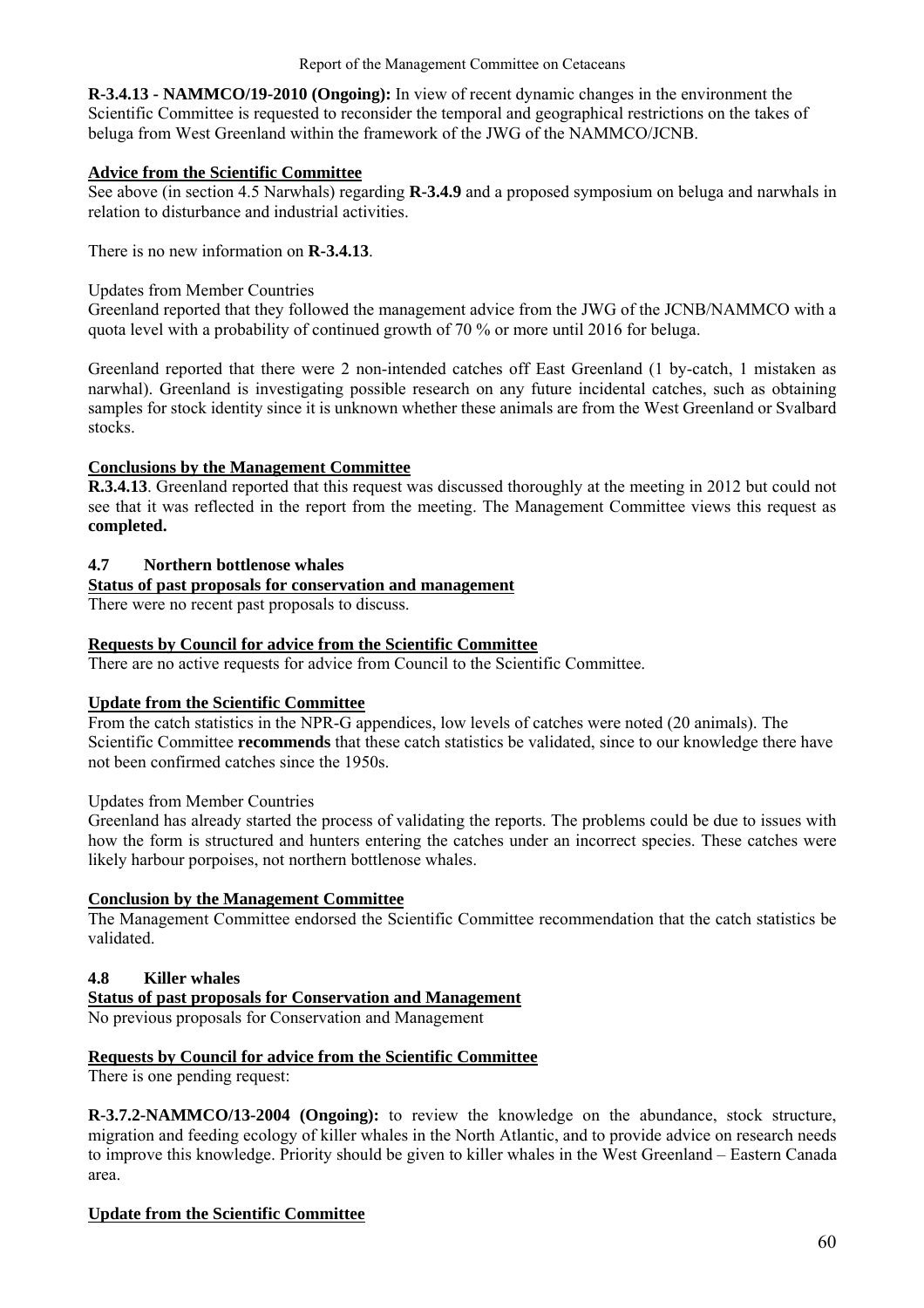Regarding **R-3.7.2**, **t**he Scientific Committee again **noted** that there is not sufficient new information to answer this request at this time.

The Scientific Committee discussed a report on a recent increase in catches of killer whales off Tasiilaq in East Greenland (8 on average per year from 2010 to 2012). Samples have been collected, and genetics indicate that these animals are related to Norwegian herring-eating killer whales (Foote *et al.* 2013). However, only marine mammals (including harp seal pups, and a hooded seal) have been found in the stomachs of caught whales. The authors also report the possibility of a high struck and lost rate in this hunt.

The Scientific Committee **noted** higher levels of annual catches (19 on average per year from 2010 and 2012) also in West Greenland. The Scientific Committee was informed that the recent catch statistics on killer whales in West Greenland have not been validated. As for bottlenose whales, the Scientific Committee **recommends**  that all catch data on killer whales are validated before the next Scientific Committee meeting, so that it is possible for the Scientific Committee to monitor the development of the hunt.

### Updates from Member Countries

As with bottlenose whales, some of the inconsistencies with catch data are likely due to issues with how the form is structured, and mistakes by the hunters entering the data. Greenland reported that the Greenland Institute for Natural Resources (GINR) has started the process of validating the catch data.

## **Conclusions by the Management Committee**

The Management Committee **noted** that there was no new information regarding request **R-3.7.2**.

## **4.9 Long-finned pilot whales**

### **Status of past proposals for conservation and management**

There were no past proposals that need to be addressed.

### **Requests by Council for advice from the Scientific Committee**

There were four ongoing requests for advice from the Scientific Committee:

**R-3.8.3 -** NAMMCO/16 02-2007 (Standing): The Management Committee noted that it had been over 10 years since the Scientific Committee concluded its assessment of pilot whales. It was recommended then that a monitoring programme for pilot whales caught in the Faroese drive hunt be implemented. The Commission requested therefore the Scientific Committee to develop a proposal for the details of a cost-effective scientific monitoring programme for pilot whales in the Faroes.

**R-3.8.4 -** NAMMCO/16 02-2007 (Ongoing): Bearing in mind that T-NASS in 2007 was expected to provide a better basis for an updated abundance estimate for pilot whales in the North Atlantic, the Commission requested the Scientific Committee to make sure that both the methodology and the coverage of T-NASS take into account the need for reliable estimates for pilot whales. In addition, priority should be given to the analysis of data on pilot whales after the completion of T-NASS.

**R-3.8.5 - NAMMCO/19–2010 (Ongoing):** to assess the status of long-finned pilot whales in West Greenland waters and provide minimum estimates of sustainable yield.

**R-3.8.6 – NAMMCO/20-2011 (Ongoing):** to continue work to complete a full assessment of pilot whales in the North Atlantic and provide advice on the sustainability of catches, as soon as necessary further information becomes available, with particular emphasis on the Faroese area and East and West Greenland. In the short term, the Scientific Committee was requested to provide a general indication of the level of abundance of pilot whales required to sustain an annual catch equivalent to the annual average of the Faroese catch in the years since 1997.

## **Advice from the Scientific Committee**

The Scientific Committee Chair updated the MC on the re-analysis of T-NASS 2007 data. The NASS - T-NASS surveys subsequent to the 1989 survey have indicated decreasing abundance of pilot whales. However, estimates of pilot whale abundance derived using conventional distance sampling (CDS) from the five NASS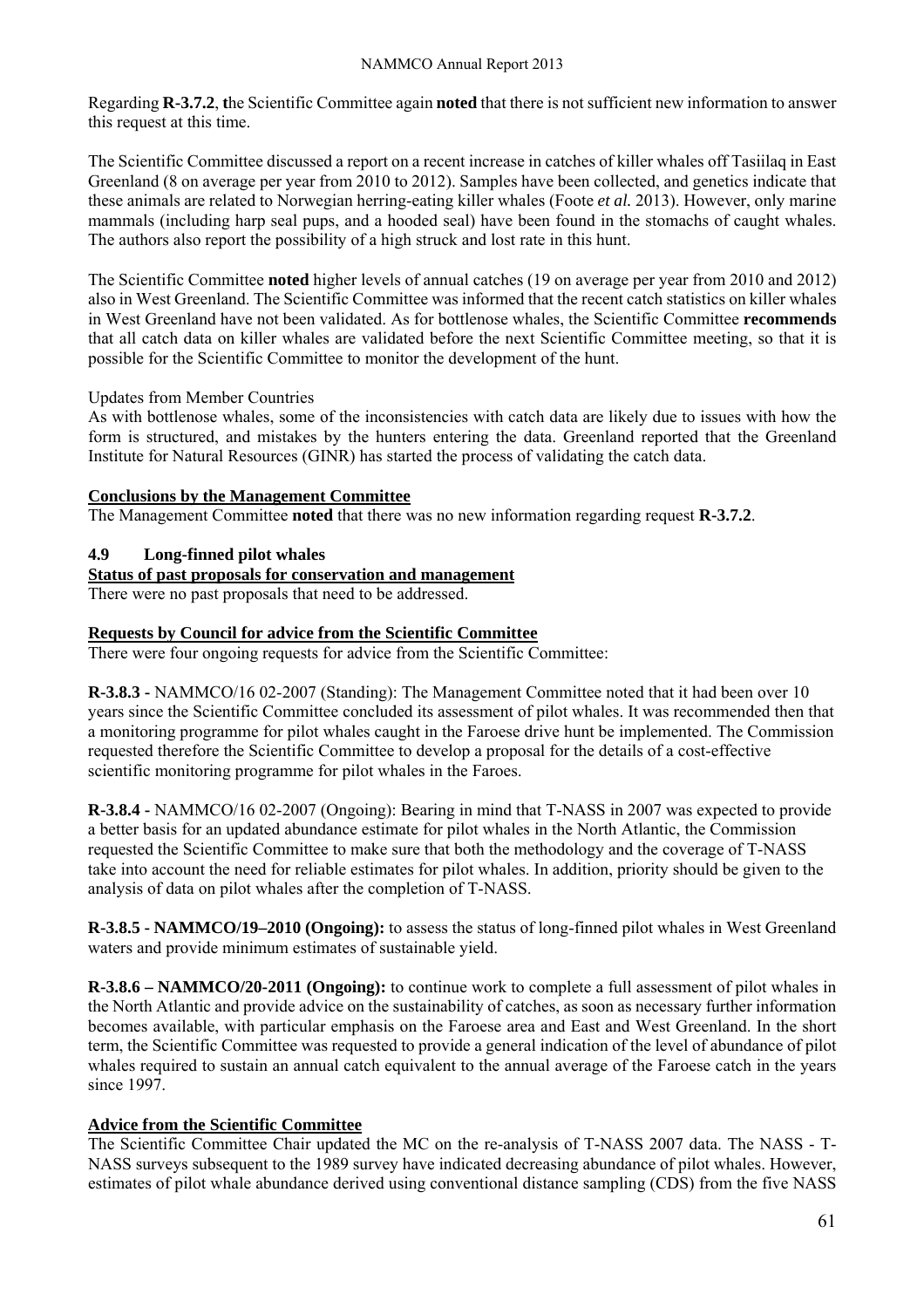#### Report of the Management Committee on Cetaceans

- T-NASS surveys are not directly comparable to one another because of different survey extents and, in the case of the 1989 NASS, different survey timing. Therefore, the NAMMCO SC-17 **recommended** that an index of relative abundance be developed and applied to the area that is common to all surveys with the aim of determining trends in abundance over the full period of the NASS. In 2011, NAMMCO SC-19 **recommended** developing this index only using the three largest surveys and including the data from the CODA survey for enlarging the reference area.

The results of this reanalysis (see NAMMCO/22/5, pp. 37-39, Section 3, pp. 186-88) are suggestive of a decline in abundance over the past two decades, although no firm conclusions could be reached about the reality or causes of the apparent decline in the relative abundance of pilot whales in the index areas. The role of operational changes in the surveys is equivocal and could have led to either a reduction or exaggeration of the observed trend. If the trend is real, it may have been caused, enhanced or lessened by possible changes in the wider distribution of pilot whales in the area. Although it seems very unlikely that an annual harvest of around 1,000 whales could have caused the population to decline, the apparent reduction of pilot whale abundance in the index areas, which includes the hunting area around the Faroe Islands, should be of concern for managers.

A new assessment of pilot whales should consider the trend analysis but should await a new abundance estimate from the planned T-NASS 2015 sightings survey.

The Faroese part of T-NASS 2015 will target pilot whales, and it is recommended to use tracking data in the allocation of survey effort. It is also recommended to investigate potential cooperation with SCANS-III, with the reservation that these surveys are not planned for the same year.

The satellite tracking programme is ongoing. There have been problems with longevity of the tags (longest track so far 133 days) and to get access to pods for tagging. It is **recommended** that more tracking data are collected, especially from offshore areas, with a focus on the period during sightings surveys (July-August). The Scientific Committee also **recommended** that the trend data and tracking data should be taken into consideration by the T-NASS 2015 planning group (see NAMMCO/22/6 for response from the 3 February 2014 meeting of the T-NASS 2015 Steering Group).

#### Updates from Member Countries

The MC commented on the wording of "concern for managers" in the Scientific Committee report. Mikkelsen (Faroes) reported that the concern lies with the issue that it is unknown how the animals in the abundance estimates are related to the stocks that contribute to the hunt in the Faroes. Ongoing work will continue into abundance estimates and stock identity.

#### **Conclusions by the Management Committee**

The Management Committee **noted** the report of the Scientific Committee.

The Management Committee **noted** that a new abundance estimate for pilot whales is anticipated after T-NASS 2015.

#### **4.10 White-beaked, white-sided and bottlenose dolphins Status of past proposals for conservation and management**

No past proposals.

## **Requests from Council for advice from the Scientific Committee**

There was one pending request to the Scientific Committee:

**R-3.9.6 - NAMMCO/13-2004 (Pending):** to carry out assessments of these species when sufficient information was available on stock delineation, distribution, abundance and biological parameters to initiate the work.

#### **Advice from the Scientific Committee**

There is no new information in regards to this request (**R-3.9.6**).

Updates from Member Countries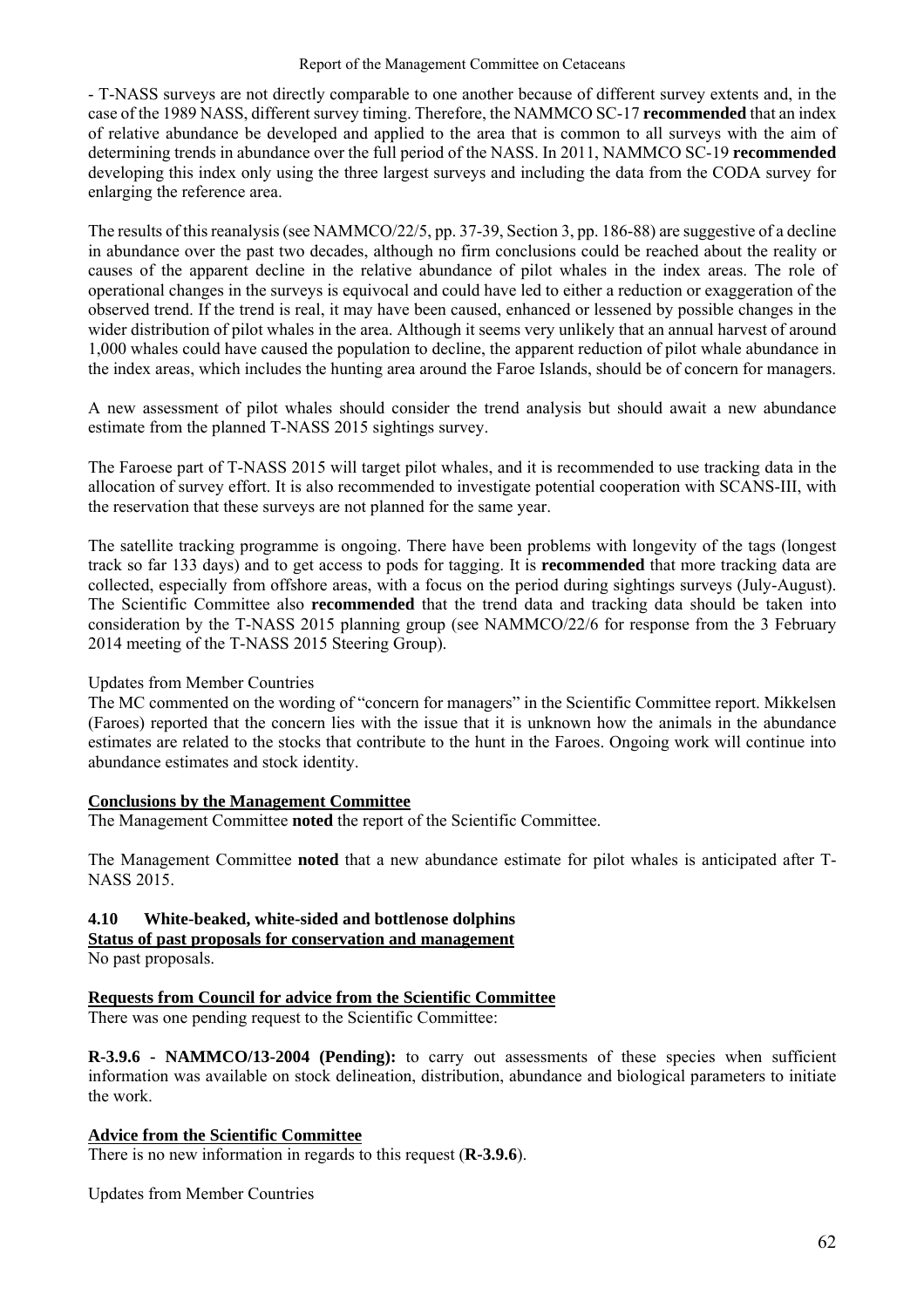#### NAMMCO Annual Report 2013

The Faroe Islands reported that there is a harvest of white-sided dolphins, sometimes while in mixed schools with pilot whales, and a smaller number of directed catches. In recent years, directed catches have been lower than in previous years. The scientific program of sample collection to investigate biological parameters continues.

### **Conclusions by the Management Committee**

The Management Committee **noted** that there was no new information regarding request **R-3.9.6**.

#### **4.11 Harbour porpoise**

#### **Status of past proposals for conservation and management**

No past proposals to discuss.

#### **Requests for advice from the Scientific Committee**

There is one ongoing request to the Scientific Committee:

**R-3.10.1 - NAMMCO/7-1997:** to conduct a comprehensive assessment of the harbour porpoise throughout its North Atlantic range.

#### **Advice from the Scientific Committee**

The Harbour Porpoise Working Group met in November 2013 in Copenhagen (see Annex 1 of NAMMCO/22/5).

Taking into consideration the work of the HP WG, the Scientific Committee **recommends** the following for Greenland:

- 1. Given the recent discovery of large uncertainty in catches, the SC **recommends** that **Greenland**  provides a complete catch history including all types of underreporting of catches before any future attempts are made to conduct an assessment of harbour porpoises in West Greenland.
- 2. The SC noted that T-NASS 2015 may provide a new abundance estimate for **West Greenland** and **recommended** that a new assessment not be considered until the outcome of this survey is known

Taking into consideration the work of the HP WG, the Scientific Committee **recommends** for Norway**:** 

- 1. That Norway expand the information about by-catch giving the next priority to the lumpfish fishery by-catch.
- 2. That surveys to estimate abundance in Norwegian coastal and fjord waters are carried out. These surveys should focus in the areas of highest by-catch (Vestfjorden).
- 3. That both tracking and genetics studies be carried out to clarify stock delineation. Reliance on genetics data alone is not enough because movements are needed to inform on mixing and dispersion of the animals on a management time scale.
- 4. That samples be collected from by-catches in Norway, to obtain data on sex ratio, reproductive status, age structure, diet, contaminants, *etc.* Again, the efforts should focus on the Vestfjord area, where most of the by-catches occur.

The next meeting of the HP WG is deferred until new abundance estimates are available.

Updates from Member Countries

#### Greenland

Greenland reported that GINR had initiated a questionnaire survey, and compared hunter reports to the reported catch. There were some differences between these, and Greenland is investigating these issues and will report back to the MC in the future.

#### Norway

Bjørge provided background information on the by-catch monitoring programme, exploring the use of "pingers". They reported that preliminary tests were not successful due to "pinger" failure at the depths of the Norwegian fisheries. Norway is further exploring methods for reducing by-catch, primarily using "pingers" if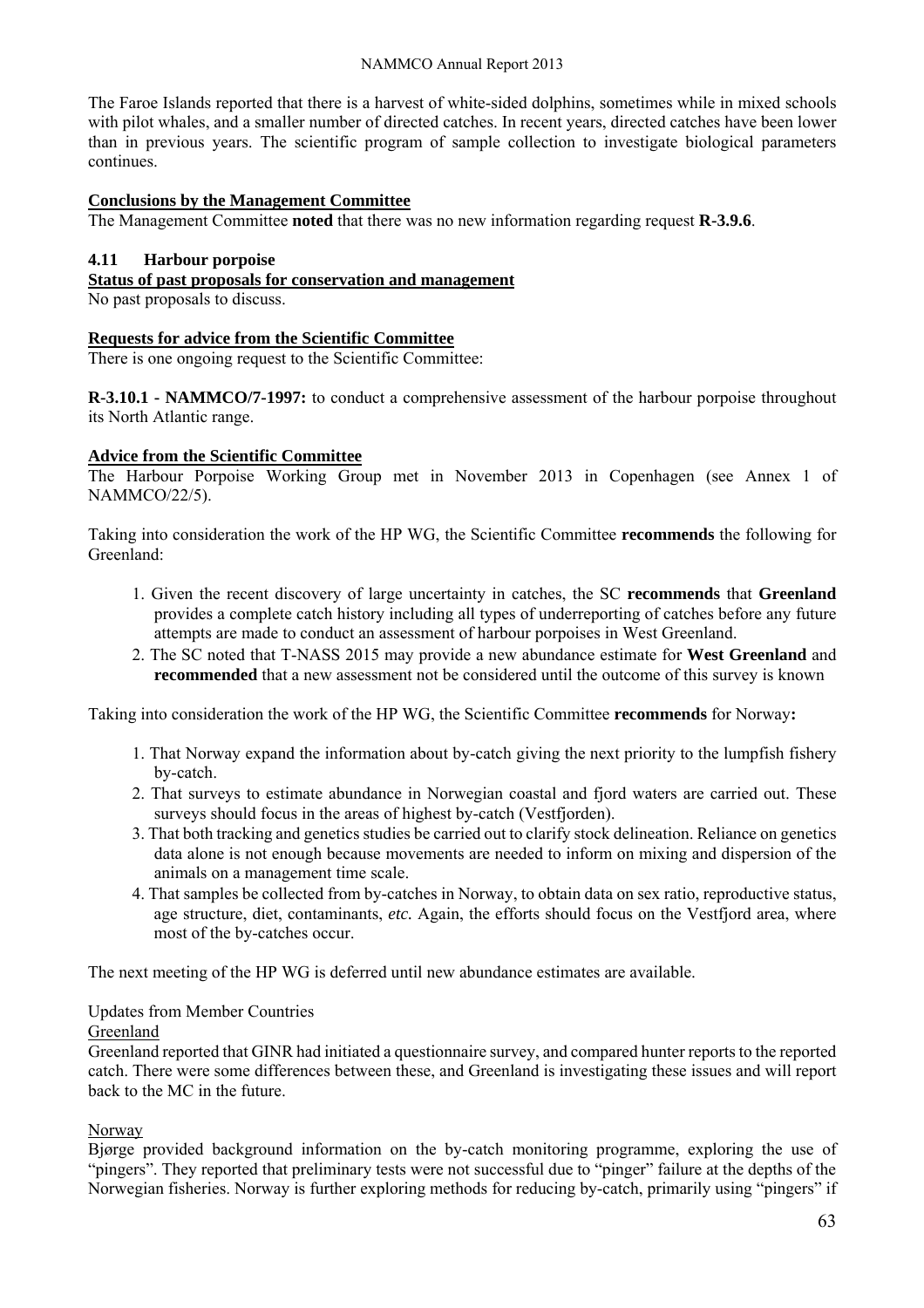some can be found that will work at the depths necessary. Work is underway for beginning monitoring of the lumpfish fishery, and collecting genetics data.

### **Conclusions by the Management Committee**

The Management Committee **endorsed the Scientific Committee** recommendations on Harbour Porpoise for Greenland and Norway.

### **4.12 Bowhead whale**

## **Status of past proposals for conservation and management**

No past proposals.

#### **Update by the Scientific Committee**

The Scientific Committee reported that aerial surveys were conducted in 2012 in West Greenland. An abundance estimate using genetic mark/recapture gave a higher abundance estimate likely because the genetics represent the whole influx of animals. The Scientific Committee also reported that acoustic studies both in Greenland and Svalbard are ongoing.

### **Updates from Member Countries**

Greenland informed that there were no catches of bowhead whales (none of the annual quota of 2 whales was used) in 2012 and 2013, but they wish to keep part of this shared Canadian/Greenlandic quota based on the advice from the Scientific Committee of the IWC.

Greenland requests the NAMMCO Scientific Committee to give information on sustainable yield based on new abundance estimates expected from T-NASS 2015 for all large baleen whales in West Greenland waters.

#### **Conclusions by the Management Committee**

MC **noted** the SC report on the ongoing research.

**New request R-1.7.12:** The Management Committee requests the Scientific Committee to give information on sustainable yield based on new abundance estimates expected from TNASS2015 for all large baleen whales in West Greenland waters. (See also 4.1 fin whales and 4.4 minke whales.)

#### **4.13 Sperm whale**

#### **Status of past proposals for Conservation and Management**

No past proposals.

## **Update by the Scientific Committee:**

Scientific Committee Chair informed the MC that the T-NASS 2007 acoustics data were re-analysed via contract work. Most detections were of delphinids. The results showed only 11 sperm whale detections. However, it could be interesting to compare acoustic detections with sightings.

#### **Conclusions by the Management Committee**

The Management Committee **noted** this report and does not request any further analysis of the data.

## **5. T-NASS 2015 AND SURVEY PLANNING**

The T-NASS 2015 Steering Group **recommends** a Survey Planning Working Group meeting summer/autumn 2014, and another Steering Group meeting before the survey (early 2015).

#### Conclusions by the Management Committee

The Management Committee **expressed their support** of this project, and the planning activities. In addition the Management Committee also **recommends** the inclusion of other range states in the planning process for T-NASS 2015.

#### **6. PROCEDURES FOR DECISION-MAKING ON CONSERVATION AND MANAGEMENT MEASURES**

## **6.1 General Models**

No new information or issues raised under this agenda item.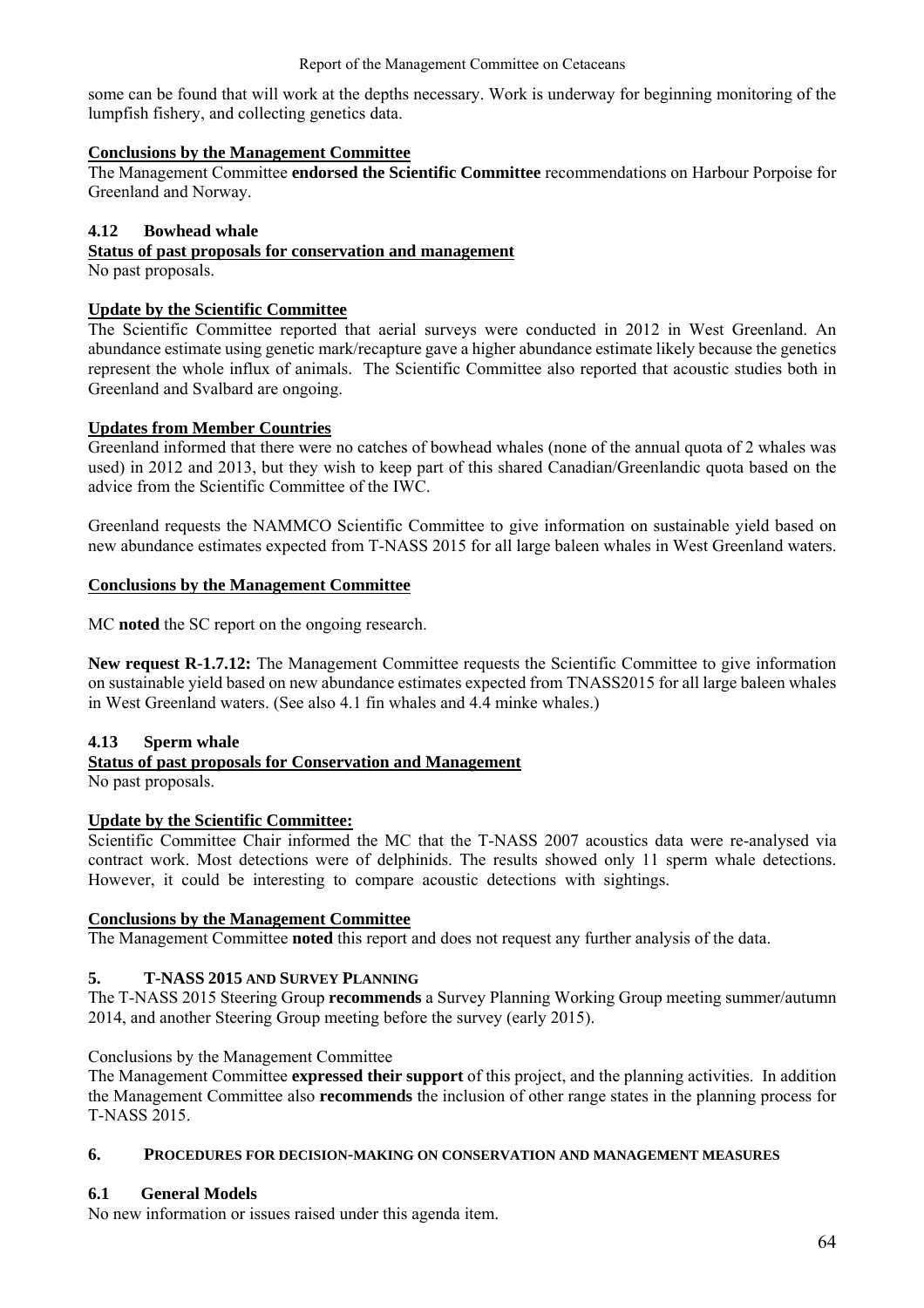#### **JOINT SESSION OF BOTH MANAGEMENT COMMITTEES**

#### **7. ECOSYSTEM-BASED MANAGEMENT**

Greenland inquired about any update from member countries' participation in the Arctic Council Experts Group on Arctic Ecosystem-Based Management (EBM) since the last meeting of 3-5 October, 2012, Tromsø, Norway. The observer's report was in NAMMCO/22/12.

Greenland inquired whether any member countries were using Ecosystem Based Management. The Management Committee stated that there was no new information on this topic.

#### **8. USER KNOWLEDGE IN MANAGEMENT DECISION-MAKING**

#### **Status of past proposals for conservation and management**

Arne Bjørge (Norway) provided an observer's report of the presentation at the University of Tromsø of a project involving Traditional Ecological Knowledge. The project "Traditional indigenous knowledge in the 21st century" organized a workshop in collaboration with the project "Mapping cultural seascapes" at the Fram Centre on the 15th of November 2012. The workshop contained presentations on theoretical approaches to research on traditional knowledge (Bjørkan 2011), as well as presentations on the application of and research on traditional indigenous knowledge concerning climate and the environment in contemporary Sámi societies. NINA researcher Hans Tømmervik presented research on traditional ecological knowledge regarding snow and ice conditions of Sámi reindeer herders (Riseth *et al.* 2010 ), while Morten Falkegård presented the experiences of salmon biologists relative to the local ecological knowledge of Sámi salmon fishers. Einar Eythorsson presented the methods employed by NIKU in collecting knowledge on historical landscape use as well as local ecological knowledge among Sámi and other coastal dweller's knowledge on changing ecological conditions in the marine environment (Eythorsson and Brattland 2012). The discussion revealed different approaches to including non-scientific knowledge in research depending on the research questions, interests and research objects of the various Fram centre research projects. The possibility of a larger Fram-centre project on interdisciplinary collaboration in research on traditional/local ecological knowledge was also discussed. Present at the workshop were researchers from the Institute of Marine Research (IMR), NINA, NIKU, CICERO, Akvaplan Niva, NGU, the Centre for Sami Studies and the Norwegian College of Fishery Science, and employees and students at the University of Tromsø.

Greenland provided a presentation on a pilot project "Opening Doors to Native Knowledge" that was initiated in 2009 and is ongoing. There are 4 main goals of the project: 1) Increase the local capacity to quantify, document and manage the living resources as well as collecting data on wind, weather and ice conditions, 2) Increase local involvement in nature management and resource utilization, 3) Increase the ability to change management in response to changes in population sizes and distribution, and 4) Increase the dialogue between fishermen and hunters, scientists and management. So far, the experience is that this project 1) strengthened the documentation of the locals' knowledge of the living resources, wind, weather and ice conditions, 2) made the traditional knowledge quantitative and available in written form, 3) promoted local discussion, analysis and interpretation of changes in the living resources, 4) made local knowledge available to the municipality and the Government, 5) creates a forum for dialogue between towns / villages and the Government, 6) can increase the villages' and cities' opportunities for local government, 7) can shorten the time between observed changes and management actions. Further information about the project can be found at www.pisuna.org.

The Management Committee **noted** these presentations.

## **9. RELATED MANAGEMENT ISSUES**

#### **9.1 Marine mammal - fisheries interactions**

## **Status of past proposals for conservation and management**

The Management Committee noted that the MAREFRAME project was reported on during the Council meeting.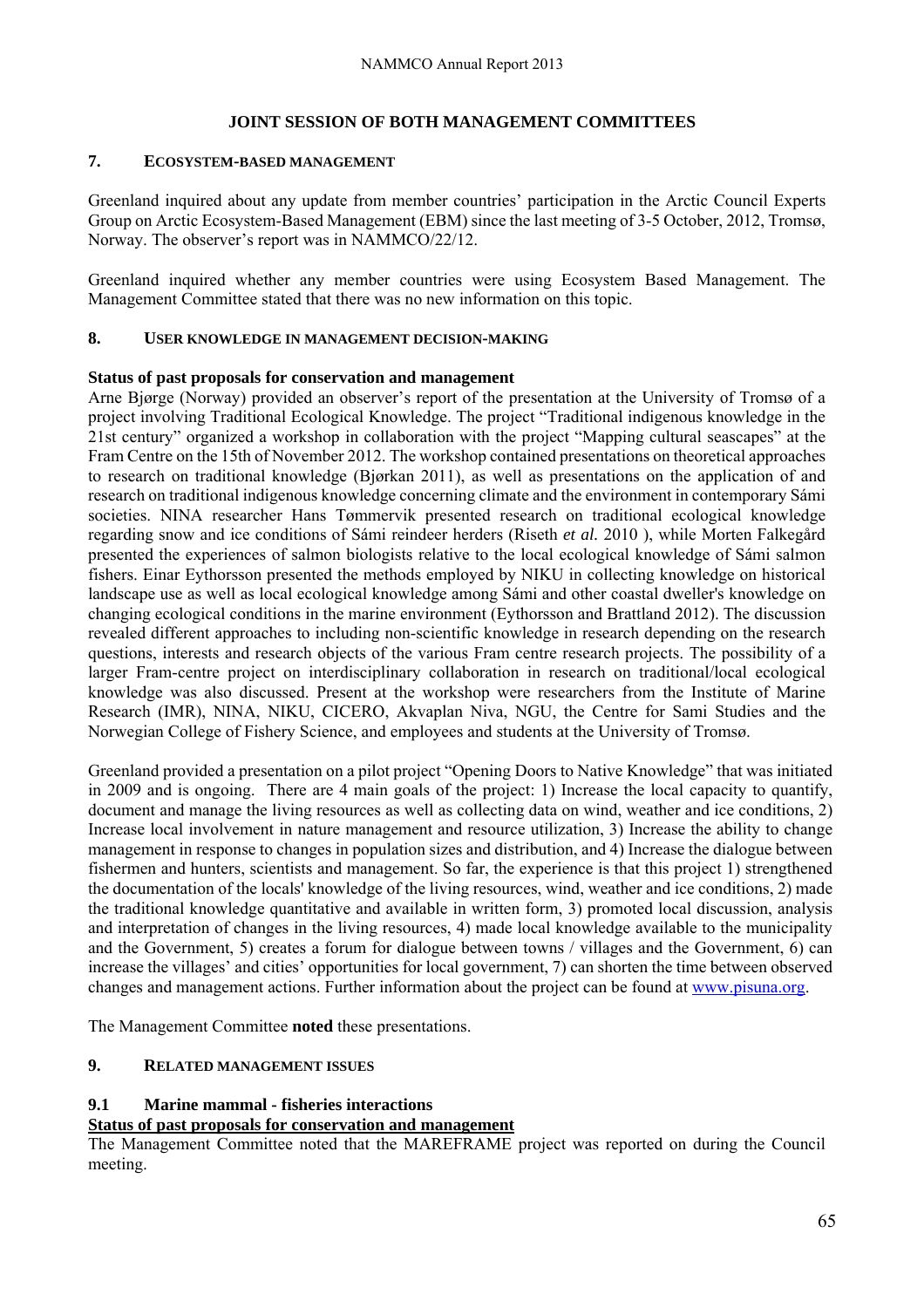#### **9.2 Environmental questions**

At NAMMCO/21 in 2012**,** the Management Committee **underlined** the serious situation for ice-breeding seals when the extent and quality of sea ice is rapidly changing under the current climate change.

The Scientific Committee (Report of 20<sup>th</sup> meeting) **noted** that changing sea ice conditions will need to be taken into account, and will add to the uncertainties in regard to ice-breeding seal assessments. These issues were further discussed in the species updates for harp, hooded and ringed seals, and were also **noted** for walrus.

The Management Committee **noted** the discussion in Council agenda item 9 and the response of the Scientific Committee to this issue.

### **9.3 By-catch data and monitoring**

Norway reported the continued monitoring of the marine mammal by-catches in the coastal fleet, including harbour porpoises, and also harbour seals and grey seals.

The Faroe Islands reported that they are in the process of implementing electronic logbooks for fishing vessels, where reporting of marine mammal by-catches is mandatory. Although it is in the early stages, early data has not shown substantial by-catches but the program will continue.

Greenland reported that there has been a revision of their by-catch and struck and lost reporting system to make them more standardised.

Iceland reported that there was an amendment to the current legislation to logbooks, making reporting of marine mammal by-catches more standardised reporting.

The Management Committee **noted** the updates from each country, and that by-catch data is being collected in all countries.

#### **9.4 Other topics**

No new topics were raised.

#### **10. ANY OTHER BUSINESS**

The Management Committee **noted** the Scientific Committees use of the word "strongly" and asks for more clarification of the Scientific Committees use of this wording.

Greenland noted the report on a meeting arranged by the bio-ethics committee of the Nordic Council of Ministers in Reykjavik on "Ethical issues and the public attitude towards the hunting of marine mammals: An exercise in critical thinking." The Management Committee **refers** this report to the planning group on Marine Mammals and Food Security

The Management Committee **noted** that it would be of interest to the MC to receive information on changes or updates to legislation under each species during future MC meetings.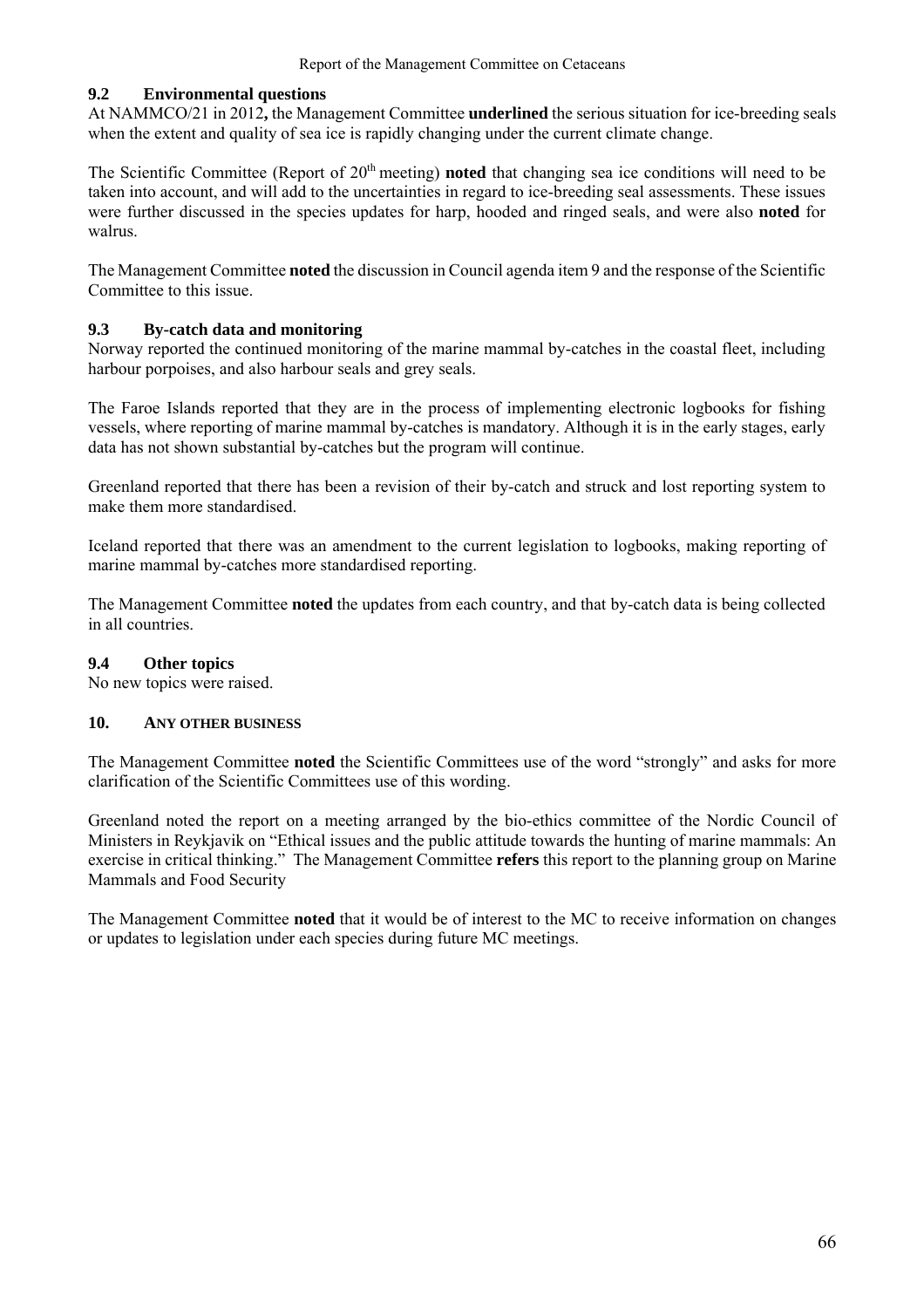Appendix 1

## **AGENDA**

- 1. CHAIRMAN'S OPENING REMARKS
- 2. ADOPTION OF AGENDA
- 3. APPOINTMENT OF RAPPORTEUR
- 4. CONSERVATION AND MANAGEMENT MEASURES FOR WHALE STOCKS
	- 4.1 Fin whales

*East-Greenland –Iceland stock West Greenland Faroe Islands*

- Requests by Council for advice from the Scientific Committee
- Proposals for Conservation and Management
- Updates
- 4.2 Humpback whales

*Greenland* 

- Requests by Council for advice from the Scientific Committee
- Proposals for Conservation and Management
- Updates
- 4.3 Sei whales
	- Requests by Council for advice from the Scientific Committee
	- Updates
- 4.4 Minke whales

*Central North Atlantic West Greenland* 

- Requests by Council for advice from the Scientific Committee
- Proposals for Conservation and Management
- Updates
- 4.5 Narwhal

*West Greenland East Greenland* 

- Requests by Council for advice from the Scientific Committee
- Proposals for Conservation and Management
- Updates

#### 4.6 Beluga

### *West Greenland*

- Requests by Council for advice from the Scientific Committee
- Proposals for Conservation and Management
- Updates

#### 4.7 Northern bottlenose whales

- Proposals for Conservation and Management
- Updates
- 4.8 Killer whales

*Greenland*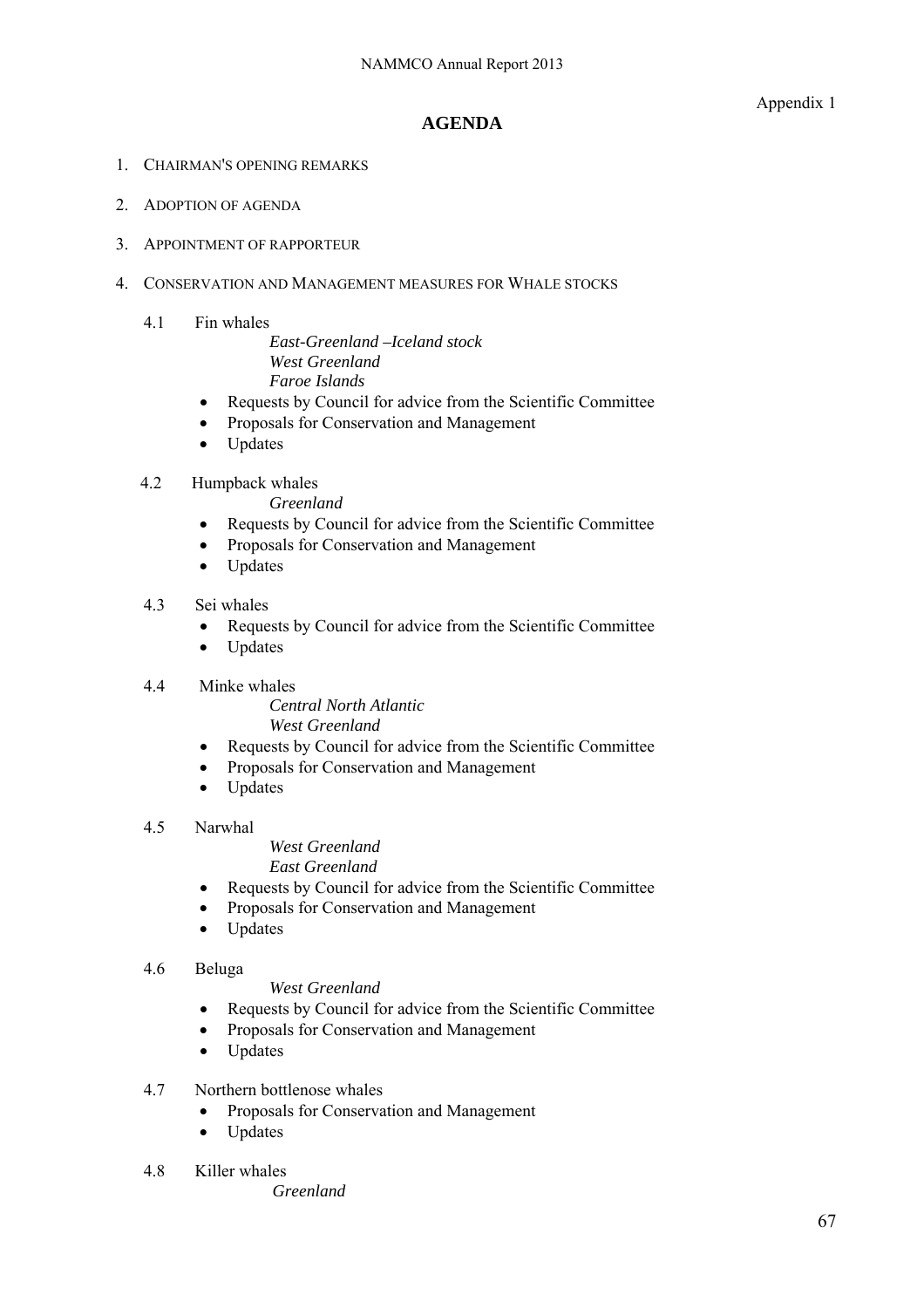Report of the Management Committee on Cetaceans

- Requests by Council for advice from the Scientific Committee
- Updates
- 4.9 Long-finned pilot whales

*Faroe Islands* 

- Requests by Council for advice from the Scientific Committee
- Proposals for Conservation and Management
- Updates
- 4.10 White-beaked, white-sided and bottlenose dolphins
	- Requests by Council for advice from the Scientific Committee
	- Updates
- 4.11 Harbour porpoise

*Greenland* 

- *Norway*
- Requests by Council for advice from the Scientific Committee
- Proposals for Conservation and Management
- Updates
- 4.12 Sperm whale
	- Updates
- 4.13 Bowhead whale

*East Greenland - Svalbard West Greenland* 

- 
- Updates
- 5. T-NASS 2015 AND SURVEY PLANNING
	- Proposals for Conservation and Management
	- Updates
- 6. PROCEDURES FOR DECISION-MAKING ON CONSERVATION AND MANAGEMENT MEASURES
	- 6.1 General Models
- 7 ECOSYSTEM-BASED MANAGEMENT<sup>1</sup>
- 8. USER KNOWLEDGE IN MANAGEMENT DECISION-MAKING<sup>2</sup>
- 9. RELATED MANAGEMENT ISSUES<sup>3</sup>

 $\overline{a}$ 

- 9.1 Marine mammal fisheries interactions<sup>4</sup>
- 9.2 Environmental questions

<sup>&</sup>lt;sup>1</sup> **Agenda item 7:** Overlap with the Management Committee for Seals and Walruses, and could be discussed in a joint meeting of the two Management Committees if desired.

<sup>&</sup>lt;sup>2</sup> **Agenda item 8:** Overlap with the Management Committee for Seals and Walruses, and could be discussed in a joint meeting of the two Management Committees if desired.

<sup>&</sup>lt;sup>3</sup> Agenda Item 9: These items have been placed separately from the individual species, because they overlap to varying extents with the work of other committees; items  $9.1 - 9.3$  incl. overlap with the Management Committee for Seals and Walruses, and could be discussed in a joint meeting of the two Management Committees if desired; item 9.2 is also listed on the Council agenda.

<sup>4</sup> **Agenda Item 9.1:** This item also includes Economic aspects of marine mammal – fisheries interactions and Multispecies approaches to management.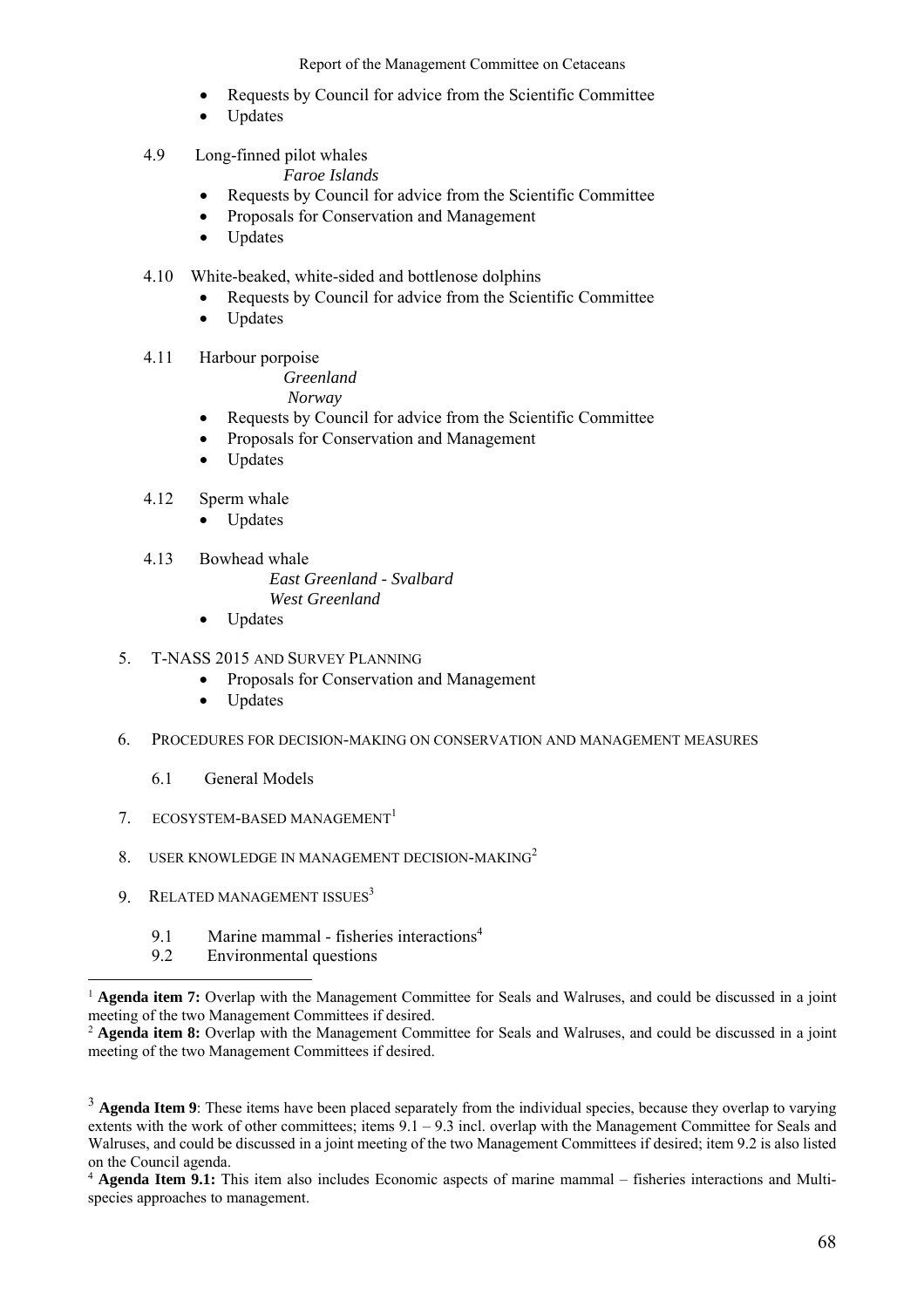- 9.3 By-catch data and monitoring
- 9.4 Other topics
- 10. ANY OTHER BUSINESS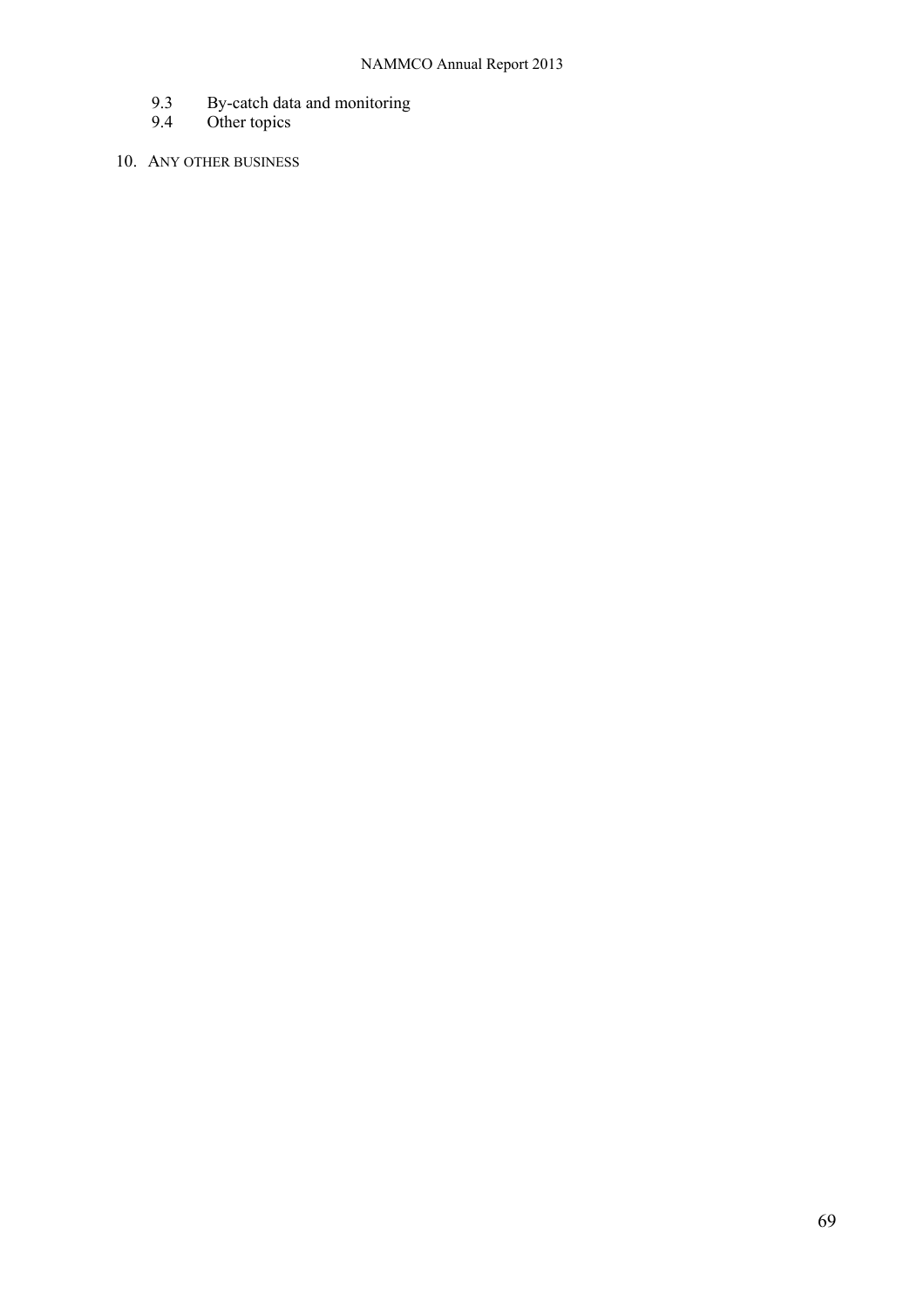# Appendix 2

| Document no                | <b>Title</b>                                                                                                       | Agenda item           |
|----------------------------|--------------------------------------------------------------------------------------------------------------------|-----------------------|
| NAMMCO/22/MC/1             | List of Documents                                                                                                  |                       |
| NAMMCO/22/MC/2             | Draft Agenda                                                                                                       | 2.                    |
| NAMMCO/22/MC/3             | Status of Past Proposals for<br><b>Conservation and Management</b>                                                 | $4., 5., 6.$ and 9.   |
| NAMMCO/22/MC/4             | Summary of Requests by NAMMCO<br>Council to the Scientific Committee, and<br>Responses by the Scientific Committee | 4.                    |
| NAMMCO/22/MC/5             | Recommendations to member countries<br>2012                                                                        | 4.                    |
| NAMMCO/22/5 and<br>ANNEX 1 | Report of the Twentieth Meeting of the<br>Scientific Committee                                                     | 4., 5., 6., 7. and 9. |

## **LIST OF DOCUMENTS**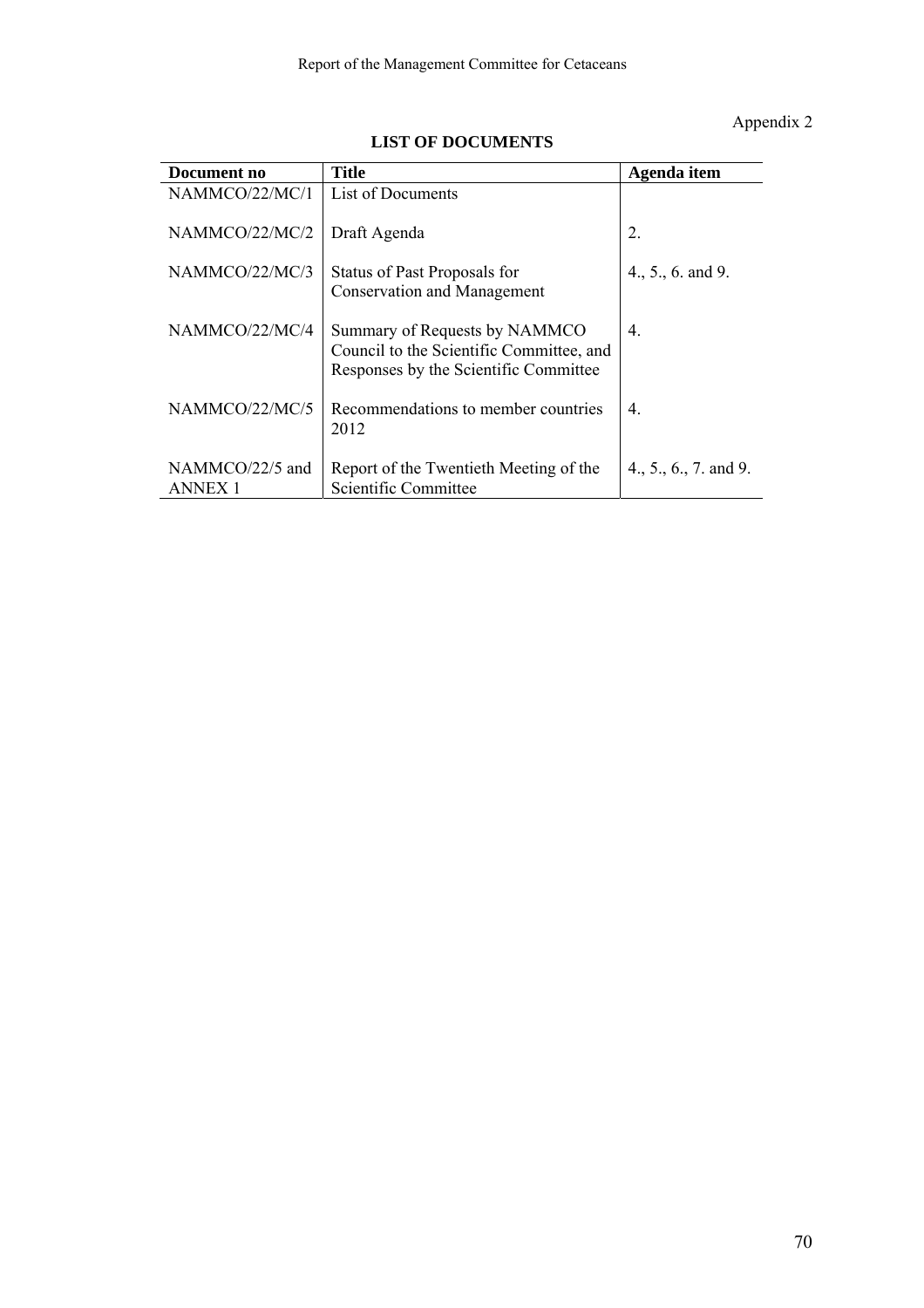Appendix 3

## **RECOMMENDATIONS TO MEMBER COUNTRIES 2014**

#### **Harbour Porpoise**

### *Greenland*

The MC **recommends** the following for Greenland:

- 1. Given the recent discovery of large uncertainty in catches, the SC **recommends** that **Greenland** provides a complete catch history including all types of underreporting of catches before any future attempts are made to conduct an assessment of harbour porpoises in West Greenland.
- 2. The SC noted that T-NASS 2015 may provide a new abundance estimate for **West Greenland**  and **recommended** that a new assessment not be considered until the outcome of this survey is known

### *Norway*

#### The MC **recommends** for Norway**:**

- 1. That Norway expand the information about by-catch giving the next priority to the lumpfish fishery by-catch.
- 2. That surveys to estimate abundance in Norwegian coastal and fjord waters are carried out. These surveys should focus in the areas of highest by-catch (Vestfjorden).
- 3. That both tracking and genetics studies be carried out to clarify stock delineation. Reliance on genetics data alone is not enough because movements are needed to inform on mixing and dispersion of the animals on a management time scale.
- 4. That samples be collected from by-catches in Norway, to obtain data on sex ratio, reproductive status, age structure, diet, contaminants, *etc.* Again, the efforts should focus on the Vestfjord area, where most of the by-catches occur.